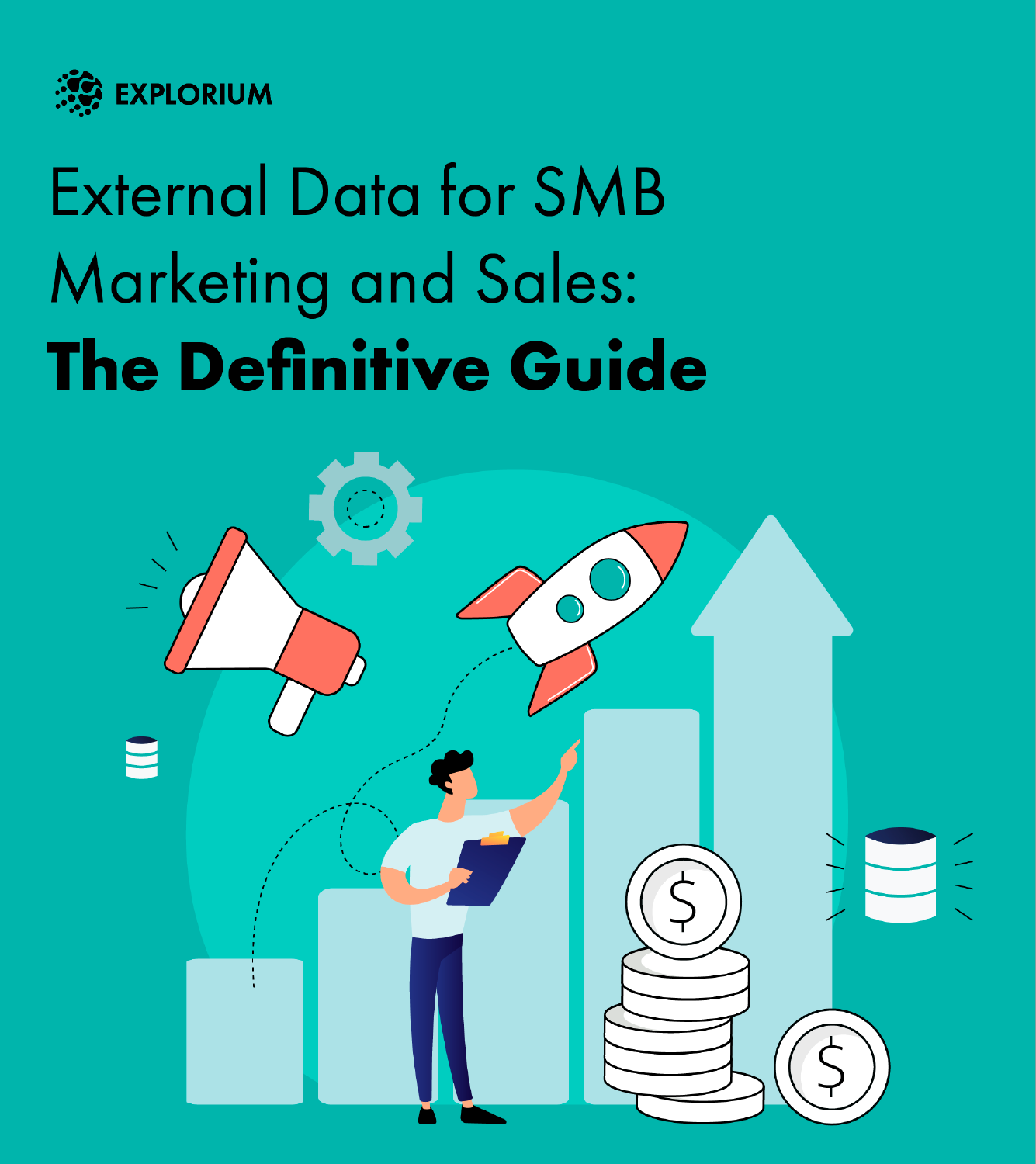**3**

### **Table of contents**

| $\mathcal{S}$  |
|----------------|
| $\overline{7}$ |
| 11             |
| 16             |
| 16             |
| 18             |
| 20             |
| 22             |
| 26             |
| 26             |
|                |
| 27             |
| 29             |
|                |

# **Chapter 1: The Challenges and Benefits of Data-Driven Marketing**



### *Water, water, every where, Nor any drop to drink.*

### Samuel Taylor Coleridge, The Rime of the Ancient Mariner

It's harder than ever for businesses to get qualified leads and convert them into loyal customers today, especially if you're targeting SMBs (small to medium size businesses).

The effectiveness of your sales and marketing depends on accurate and relevant prospect data. The trouble is, you've got data coming at you from all sides. Every click and pageview online, every new LinkedIn follower, every piece of content downloaded represents a piece of data that can be used in lead scoring models. But when you're faced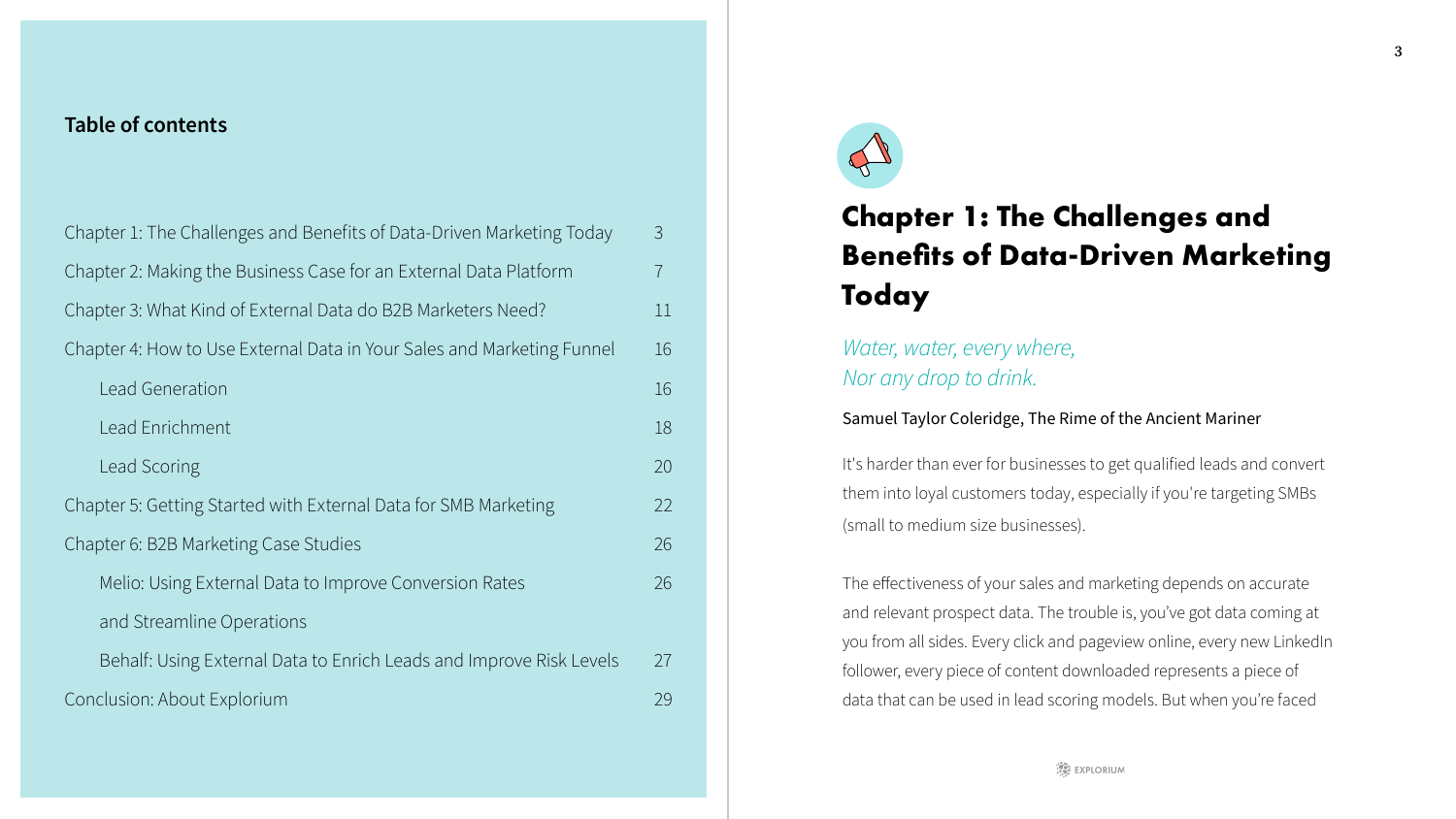with "data, data, every where," it's easy to feel like a sailor lost at sea. You don't know which data to feed the model to produce the highest quality results. If the data you input is inaccurate or even limited, you might end up spending months pursuing the wrong lead.

Marketers used to be able to answer some of these questions with behavior tracking through third-party cookie data. But brands like Google and Apple are **[phasing out](https://www.wsj.com/articles/google-delays-cookie-removal-to-late-2023-11624542064)** third-party tracking cookies for sites and advertisers. As a result: "The \$152 billion US digital advertising industry will lose access to most third-party data, which has powered programmatic advertising (advertising purchased and sold using software)," McKinsey & Company noted in a **[recent article](https://www.mckinsey.com/business-functions/marketing-and-sales/our-insights/the-demise-of-third-party-cookies-and-identifiers)**.

When you get down to the brass tacks of actually marketing and selling to SMBs, what originally seemed like a vast wealth of data starts to look like fool's gold. The questions begin: How do I know if I'm pursuing the right lead? Why are my conversion rates so low when I'm putting so much work into lead scoring? Who is my ideal account, actually?

How can marketers and sales reps find and attract and pursue the highest quality leads that are most likely to convert? They can start by focusing on getting a complete picture of their SMB prospect through external data.

External data (also known as "alternative" or "third-party" data) is any data that an entity sources beyond its four walls. Most companies are aware of the value they can gain from their own internal data. However, no company possesses the perfect, entirely comprehensive dataset that contains all the information to build the most accurate lead generation and scoring models. That's where incorporating external data becomes a competitive advantage.

In today's data landscape, most companies, no matter their size, recognize they can't amass all the data they might need, in-house. Instead, forward-thinking marketers will look to external data and alternative data sources to supplement their internal datasets. External and alternative data sources range from social media data to foot traffic to sales patterns to company financial information. This kind of data enriches your existing datasets and helps you build powerful predictive models of ever-increasing accuracy. Basically, it answers those creeping questions you have about the market or your customer base that you can't answer internally.

**EXPLORIUM**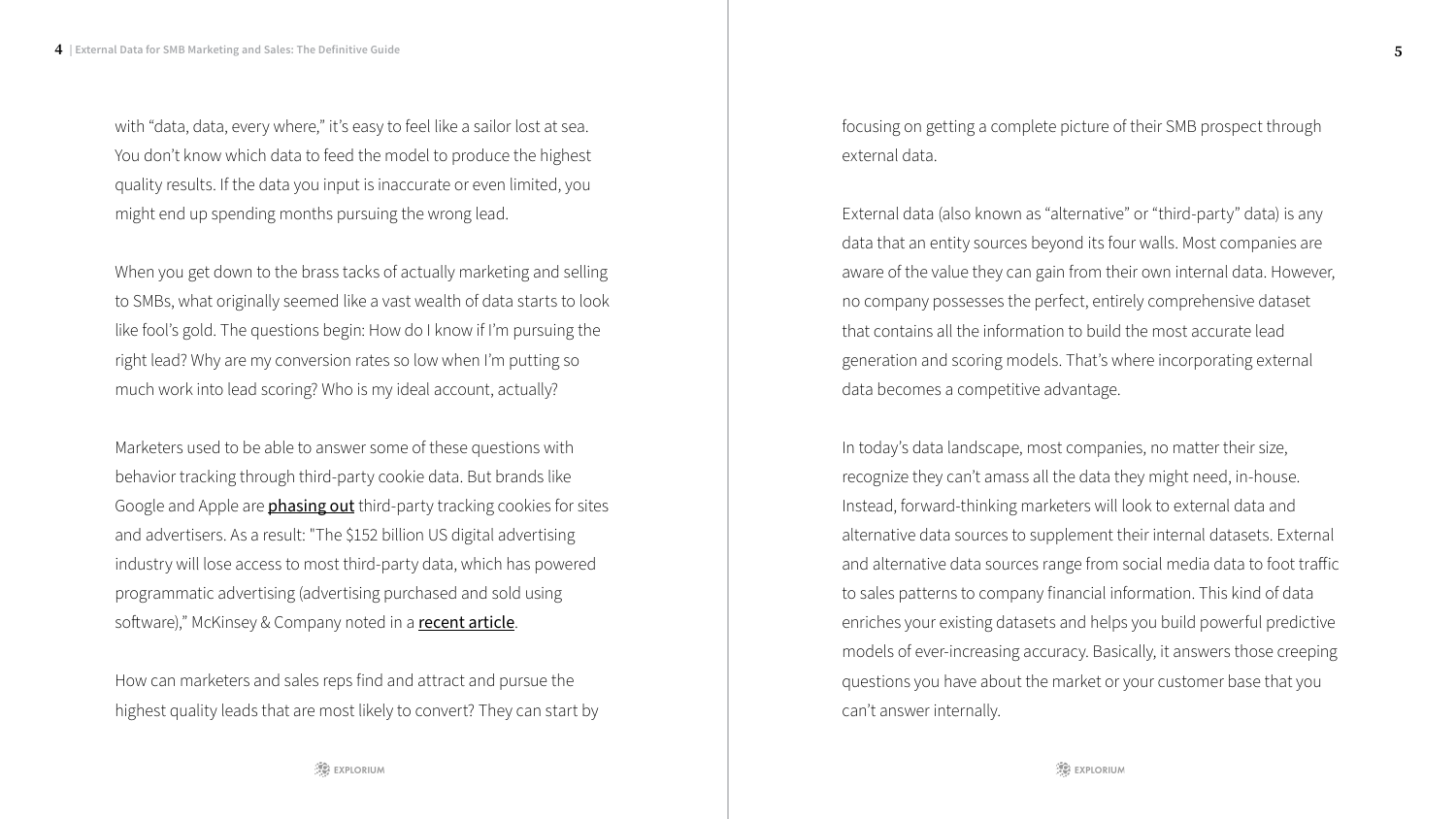Just like data scientists use external data platforms to improve their machine learning models with relevant data in a few keystrokes, growth marketers and sales operations managers can use them to quickly gain better predictions that drive previously complex efforts — such as generating leads, scoring leads, and predicting customer lifetime value. If you use an external data platform that takes your internal data and enhances it with thousands of pre-vetted external data signals, you'll get boosted models with a much broader scope. Ultimately, this means better targeting, smarter allocations of marketing budgets and vastly improved ROI.

You can no longer rely on internal data to make accurate predictions. Whether you're a growth marketer, a sales or revenue ops professional or a marketing or sales leader, playing with internal data alone means missing out on the information you need to build impactful SMB marketing and sales campaigns.



## **Chapter 2: Making the Business Case for an External Data Platform**

Organizations taking on external data without the aid of a dedicated platform **[spend more money](https://www.explorium.ai/resource/explorium-2021state-of-external-data-acquisition/)** for less effective results. They may work with multiple external data providers and end up paying for the same data twice across different departments. Of course, they only realize this after months spent searching for, evaluating, and procuring the

data.

If companies do manage to find a valuable dataset, another set of challenges awaits. They have to spend even more time extracting the

Organizations will spend millions of dollars on external data this year. Those without an external data platform will spend even more because they'll be unable to optimize their sourcing strategy.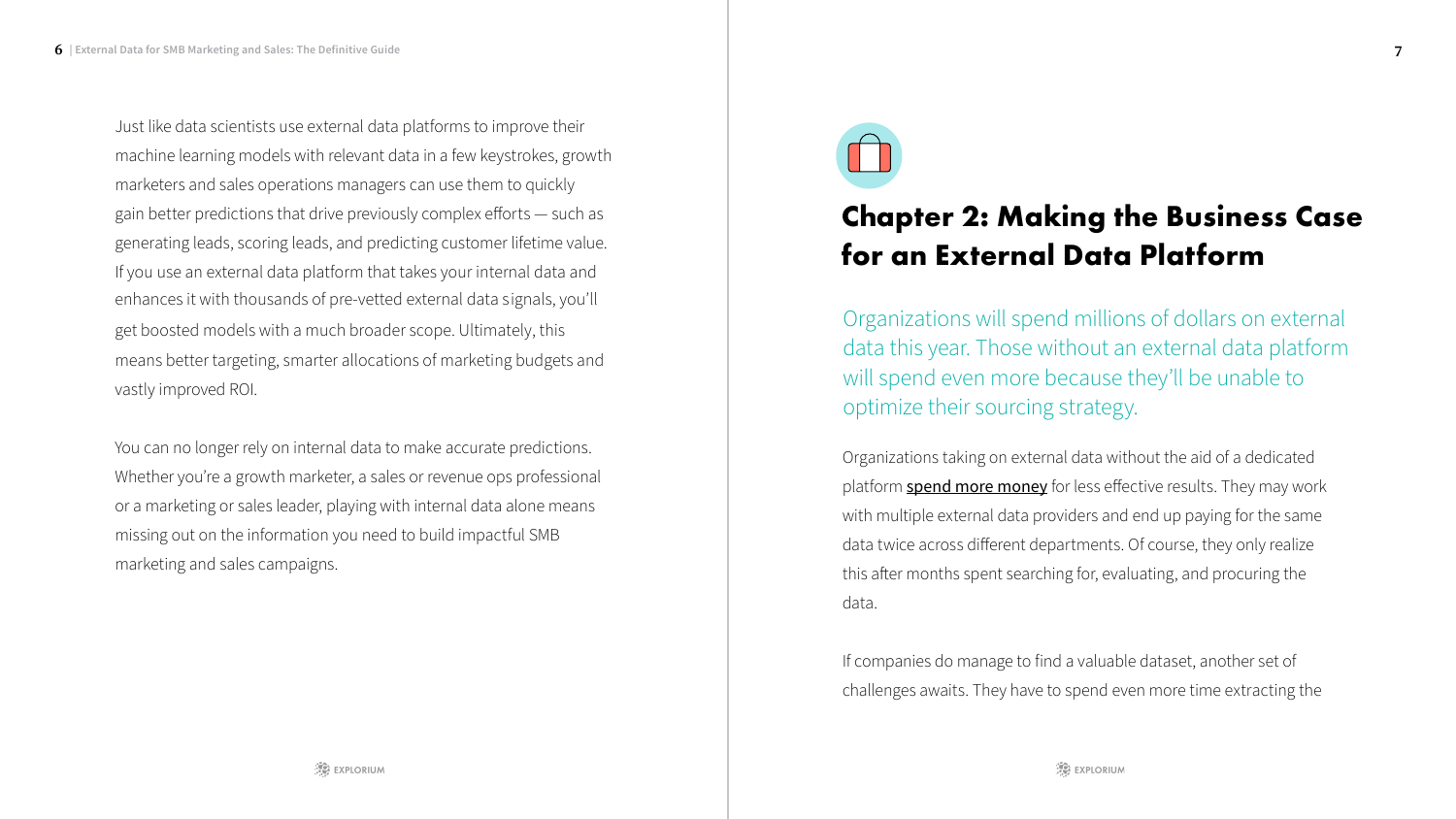relevant signals, cleaning, preparing, manipulating, transforming, matching and integrating the data to internal datasets. By the time data is acquired, integrated into a predictive model and ready for production, the opportunity might have already passed them.

Answering this data dilemma, an external data platform provides a centralized location for accessing relevant external data signals that will create the most impactful improvements to predictive models, such as lead scoring models.

Marketing departments e ffectively using external data platforms have seen tremendous value in streamlining the process of accessing and incorporating external data into their analytics and machine learning programs. Specific business value propositions include:

## **T** Optimize Leads

Make the sales process more e fficient by improving scoring of incoming sales leads and prospect lists. Better lead scoring and understanding of a customer's propensity to buy can guide you to the targets most likely to convert. External data enhances those lists and prioritizes the right leads to accelerate sales cycles.

Data derived from ad tech platforms such as IP addresses, search terms, cost-per-click (CPC) and location may surface-level. But, if you create a model from this information and combine it with data such as financial data and social media data, you can determine customer lifetime value and other insights.

In today's fast-paced world, taking too long to get marketing insights means you're always a step behind. By leveraging machine learning most likely to purchase (based on LTV modeling, for example) and raise their ROI or ROAS, helping them maximize their budget.

(ML) models, marketers can more e ffectively identify the customers

To provide personalized cross-sell and up-sell o ffers, you need complete, reliable data about your customer. External data enriches your internal data to provide valuable insights on which customers are more likely to respond to o ffers. Sending the right cross-sell or up-sell o ffer at the right time to the right account is a perfect formula for boosting sales.

### Supercharge Ad Tech

### **Maximize Budget**

### Increase Revenue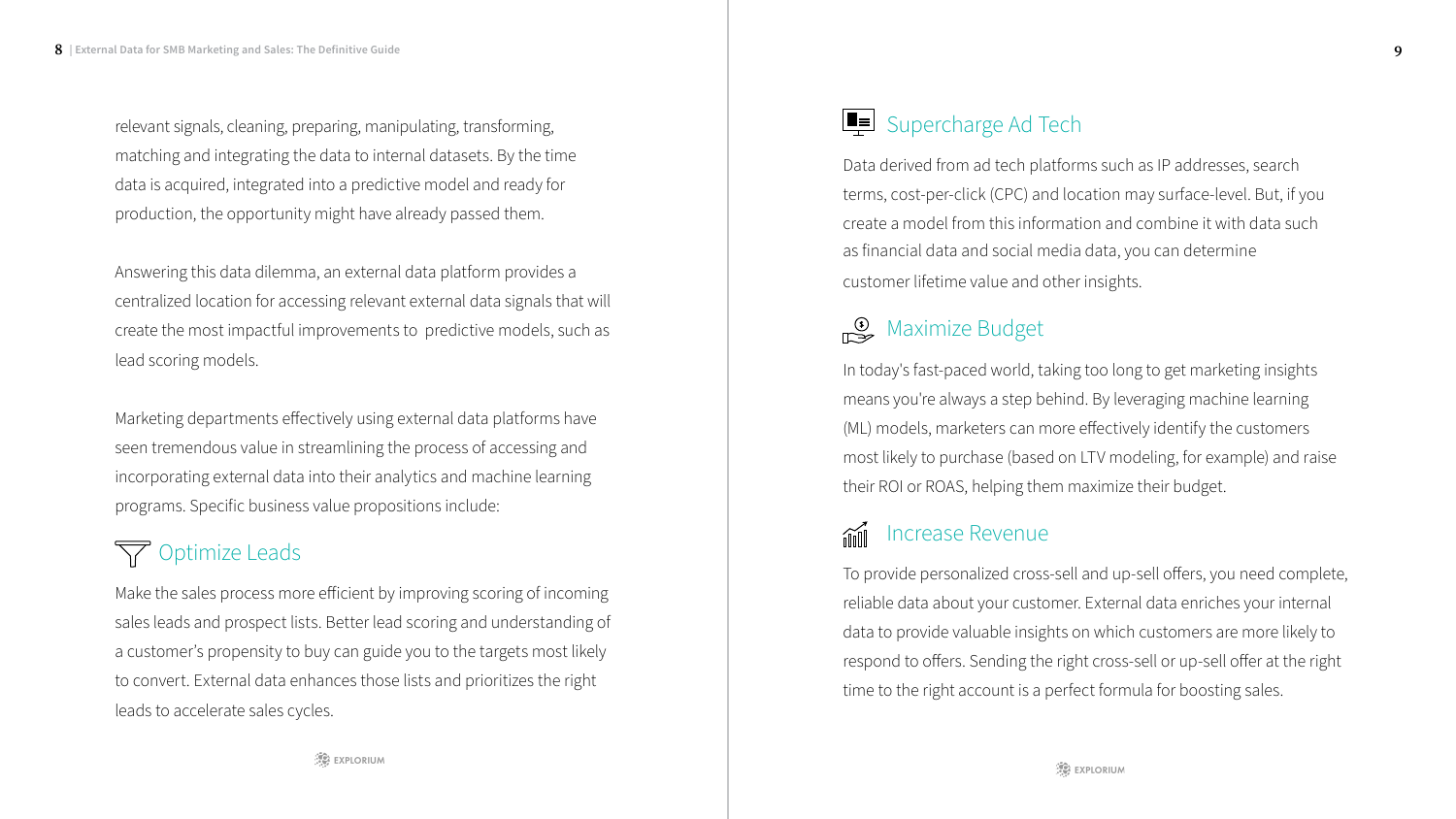Data-driven organizations capture market share at a faster rate than their competitors. External data provides a competitive advantage by boosting machine learning model accuracy. Better analysis leads to better decision making, and you've got a leg up on the competition.

### $\circledcirc$ Capture More Market Share

- First and last name
- Email address
- **Industry/vertical**
- Phone number
- Company size
- Job title
- **Email opens and link clicks**
- Pages visited on your website
- Referral source
- **Conversion forms completed**

When combined with internal data and an insightful understanding of your market, external data can help you pinpoint leads and target potential accounts in ways that weren't possible before. It expands your reach to a wider universe of net new prospects, and can even reveal qualified accounts in your existing rolodex you never considered before. External data boosts your marketing efforts and streamlines your sales process by guiding your sellers to the accounts most likely to convert to profitable customers — generating more business for your company.



- 
- 

**EXPLORIUM** 

## **Chapter 3: What Kind of External Data Do You Need for SMB Marketing?**

Wait! Before you start to look at external data, you should get acquainted with the data you're already collecting.

At the very least you're probably using a marketing automation tool (e.g. Hubspot or Marketo), a CRM (e.g. Salesforce) and have a website. If that's the case, you're likely collecting a fair amount of data points, including: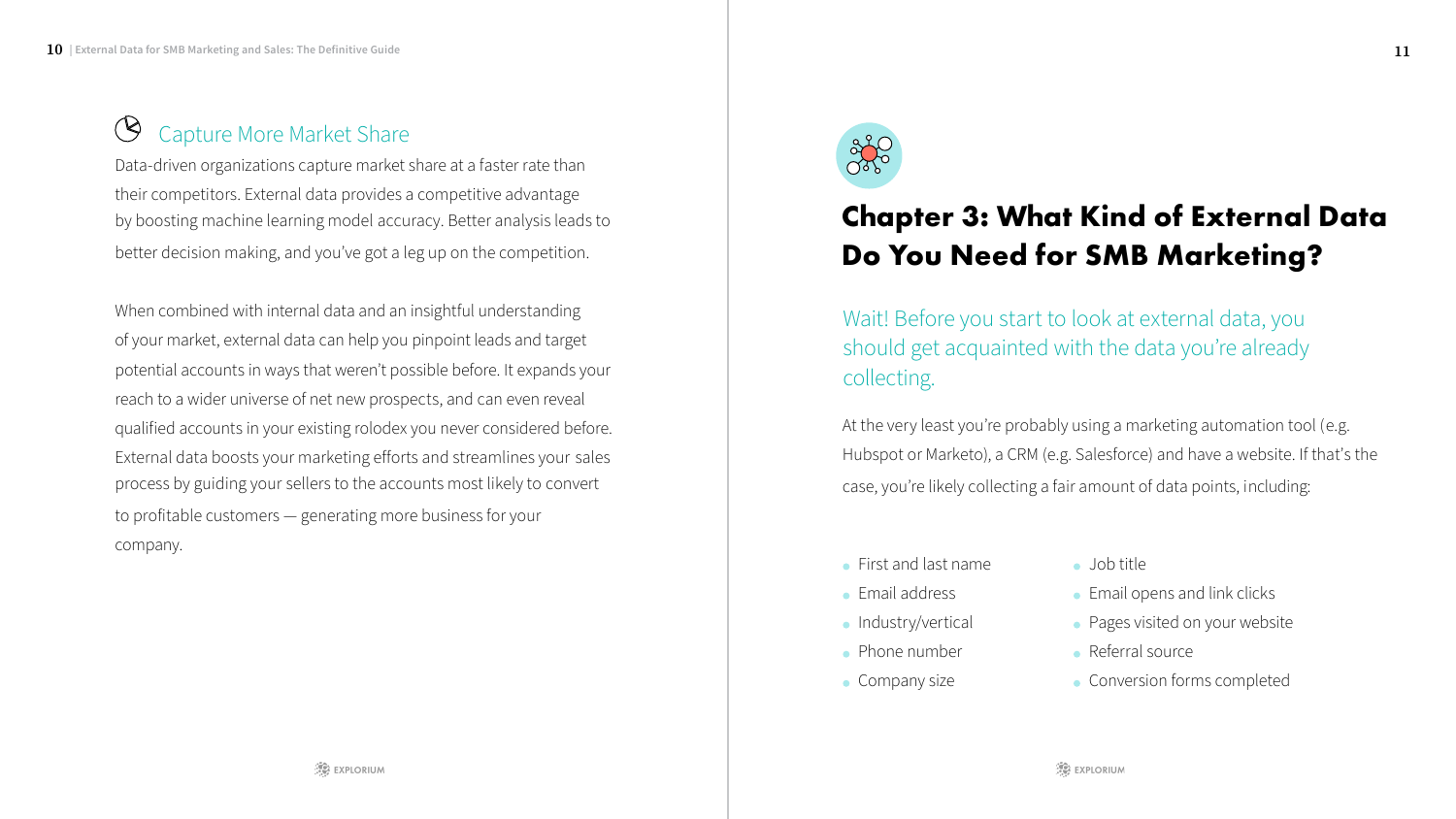If you're running paid ads on social media or syndicating content with third-party websites then you're gathering even more data that you can harness for lead scoring, improving conversion rates and more. The further advanced your marketing tech stack gets from there (video platforms, influencer marketing tools, SEO and site optimization tools, social listening platforms, etc.) the more data you'll have at your disposal.

One caveat: focusing on compiling all the data you possibly can won't necessarily make your marketing strategy more competitive. It's not about having the biggest data but the best data data that reveals signals that can deepen your understanding of your accounts.

- NAICS/SIC code
- Industry
- Key contacts (CEO, VP Sales, etc.)
- Annual revenue
- Number of sales
- Payroll
- Growth and stability indicators

So, think about what you don't know about your SMB customers. What missing information do you need to build a complete picture of them?

External data offers additional audience signals that help you fill these gaps, then turns these signals into insights that drive decision-making. By integrating internal data with external data, marketers can enrich

their existing ideal customer profile (ICP), fine-tune their funnel and convert and retain the right accounts.

What kind of external data do you need for SMB marketing? Here are a few examples.

 $|\bar{\mathbf{u}}|$ 

Company data refers to the broad swath of information available about your customers that marketers and salespeople can use for lead generation, enrichment and scoring efforts.

Some examples of company data include:

- 
- 
- Search trends

### **Basic Information**

### **Financial Information**

### Company Data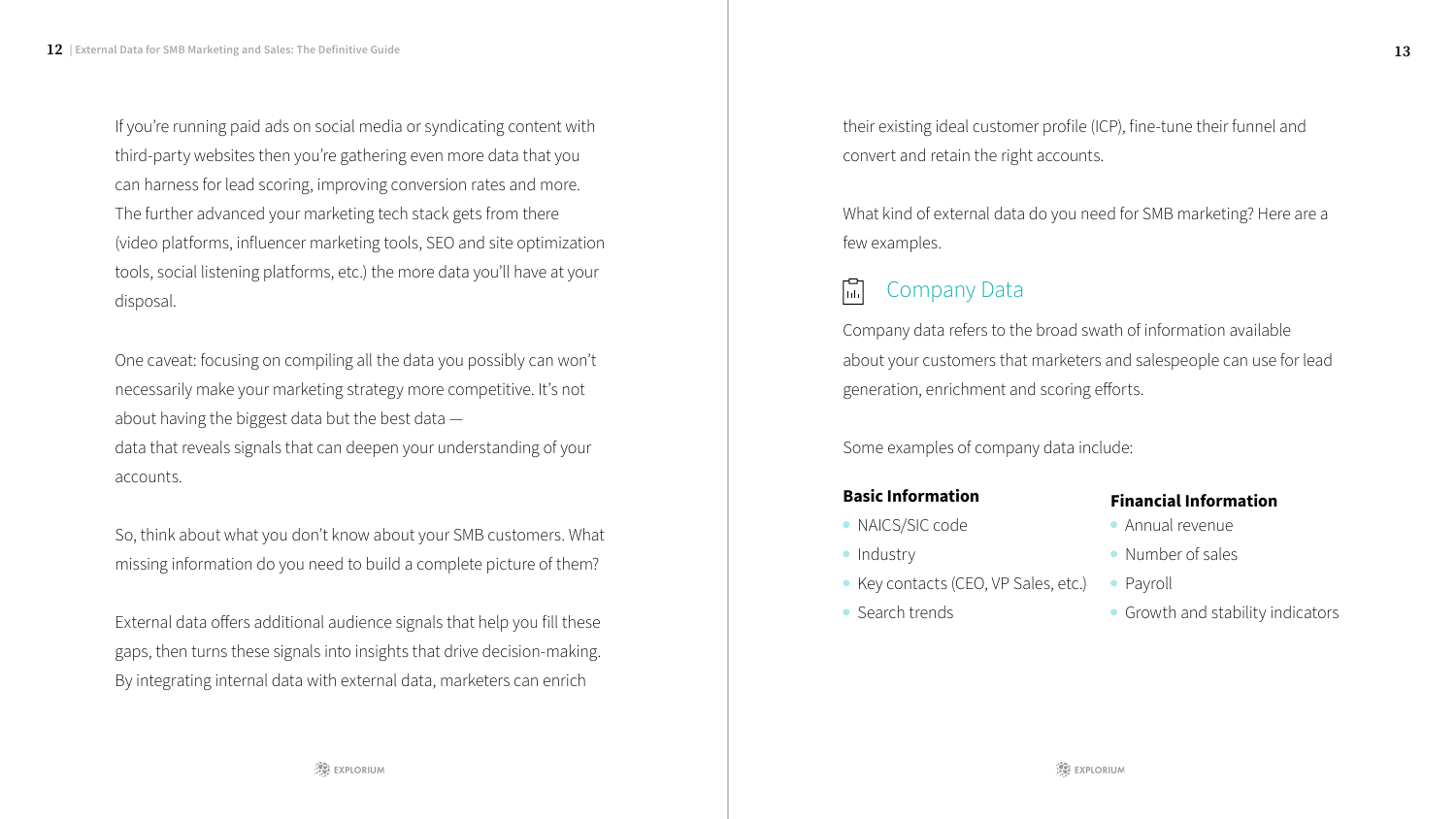### **Technology Information**

- Website traffic and trends
- Technology used by the organization
- Global and regional website rank
- Web presence

### **Reviews-based information**

- Business rating and reviews
- **Health score**
- Noise level
- Average pricing of businesses in area

### Company Financial Information  $\circled(5)$

### Social Media Data  $\left(\begin{smallmatrix}\bullet\\ \bullet\\ \bullet\end{smallmatrix}\right)$

Looking at company financial information can help you identify recently funded or expanding SMBs ready to invest in your product to boost their performance. For example, B2B marketers may take company valuation into consideration when scoring leads, which is based on several factors such as company credit score, industry vertical, and the number of employees. Financial information provides the basis for AI-driven market analysis of a specific business vertical. Most financial data is collected from various public sources, including earning reports, news articles, press releases and analyst reports.

Social media data provides commonly available information from social media channels. These data points come in the form of blogs, posts, likes, followers, clicks, shares (reposts and retweets), comments

or engagement rates. Social media analysis can indicate the level of brand awareness and customer satisfaction, which can help measure the effectiveness of marketing campaigns. B2B marketers typically use company social media presence to help assess brand reach, engagement and fit. For example, they can look at attributes such as:

Number of social networks and social mentions Number of tweets, followers, the accounts followed, and analysis of

tweets

Number of LinkedIn connections and followers

Audience demographic information such as age, gender, location, educational profile, and income bracket, which can help in customer segmentation

Point of interest (POI) data provides intelligence on real-world public places, such as retail stores, restaurants, parks, monuments and other sites of convenience or tourist attractions. Marketers selling to brickand-mortar retail stores can use this data to track their prospects' performance. Measuring store visits and foot traffic, they can test the store locations for efficiency and profit.

### Point of Interest Data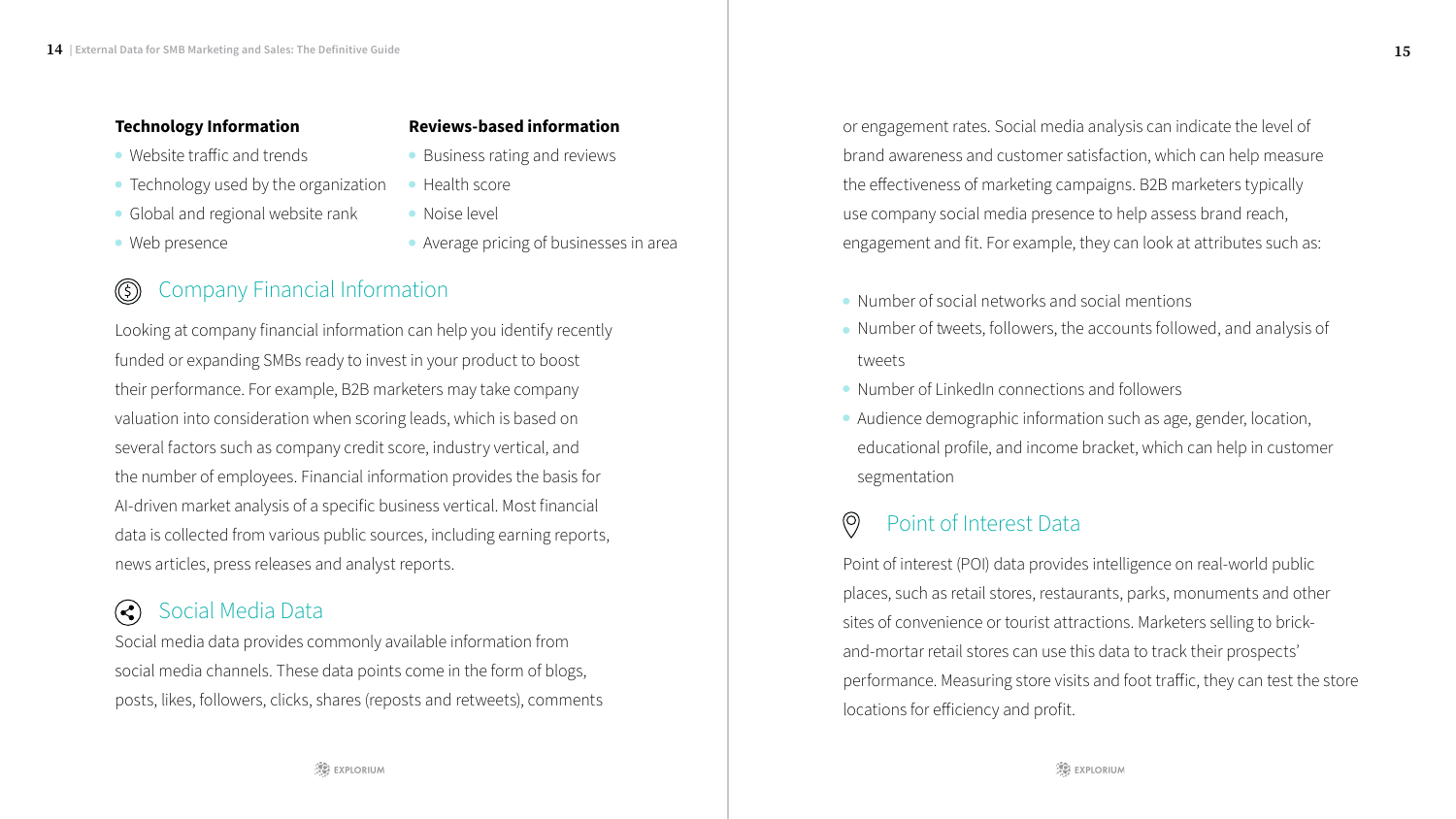

## **Chapter 4: How to Use External Data in Your Sales and Marketing Funnel**

Finding an entry point to the total universe of prospects can be a daunting task, especially if you don't have a reliable foundation of internal data to begin with. How do you go about building a highlytargeted audience dataset when you're not totally sure what customers are in your market — or whether they're even interested in your product?

1. Build your ideal customer profile. Plug the business type and location into your external data platform to produce an initial list of potential customers.

The good news is, incorporating external data into your lead generation strategy can help you discover net new leads based on a diverse set of signals. Instead of spending months procuring and organizing the "perfect" list of leads through traditional third party channels, external data platforms enable you to instantly generate a targeted dataset anytime you want to launch a new sales or marketing campaign.



Here are three steps to integrating external data into your lead generation strategy:

Enhance this dataset using your external data platform, which can not 2. only deliver thousands of ready-to-use data signals immediately but also can also automatically indicate which datasets have the biggest impact on your lead generation model.

Finalize your ICP profile with B2B marketing fit data, deploy your models 3.and track your campaign efforts.

B2B marketing fit data is a set of static data that helps organizations define if a lead will be a good match. As an external data category, it consists of demographic data of a contact such as job function, level, skills and responsibilities, the technographic data of the account such as their technology stack and firmographic data such as company size, revenue, industry and budget. Marketers and sales teams use B2B marketing fit data to build and run data-driven marketing campaigns that identify valuable prospects and move them through the buyer's journey.

**EXPLORIUM**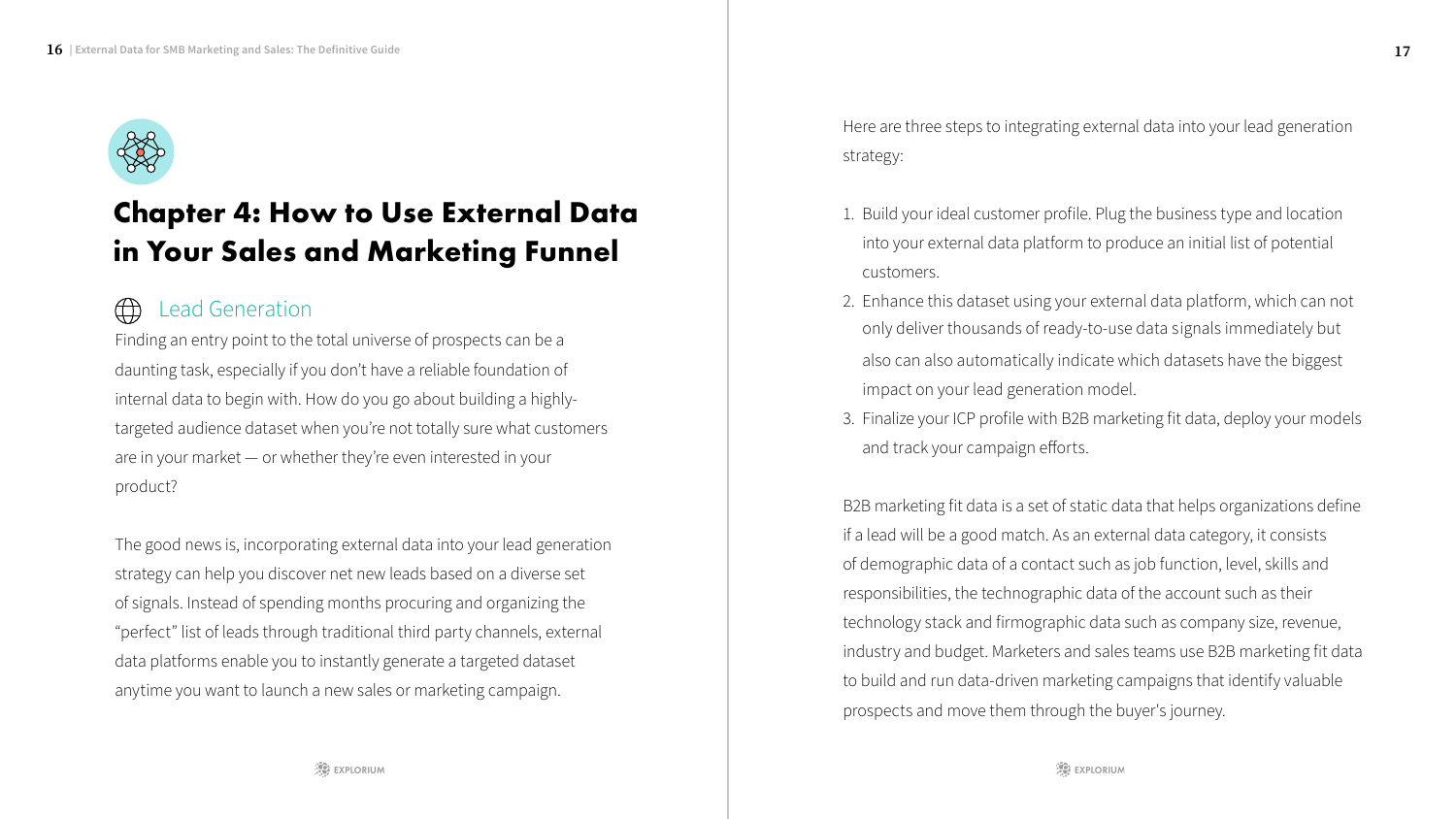Let's say you want to work with form-fill data generated by a content marketing resource. You have a list of names and email addresses, which is a solid start, but it's not really enough information to know who's ready to buy your product now and who's just interested in reading your content. This is a job for external data-powered lead enrichment. Upload your internal data, and your external data platform delivers additional insights, such as your potential customer's employee demographics, existing tech stack and financial profile. The more sources you add to your dataset, the more the system uncovers and suggests other relevant signals.

There's no doubt that external data enables you to better understand and segment your leads. But if you're not using the right external data signals, all the work you've done to enrich your leads will be counterproductive. How do you ensure that you're efficiently integrating the most relevant external data signals for lead enrichment while guaranteeing quality and accuracy?

If high-quality leads convert to sales, then high-quality external data converts to leads. Ensuring the accuracy, consistency and timeliness of

**EXPLORIUM** 

Here's how to test if your external data sources will improve your lead enrichment efforts:

Verify that the data timeliness and the sources are recently updated Confirm that the sources are credible Evaluate leads for suitability based on BANT (Budget, Authority, Need, Timing) **•** Test data for accuracy and consistency (see chapter five) Track results and compare data from different vendors to evaluate the effectiveness.

If this sounds like a lot of work, it's worth noting that some external data platforms will pre-vet and harmonize curated premium and public external data sources for you, recommend the most relevant data signals based on the internal data provided, then match and integrate the enriched data with your internal datasets.

Lead Enrichment and the sternal data is a must before you use it to enrich leads.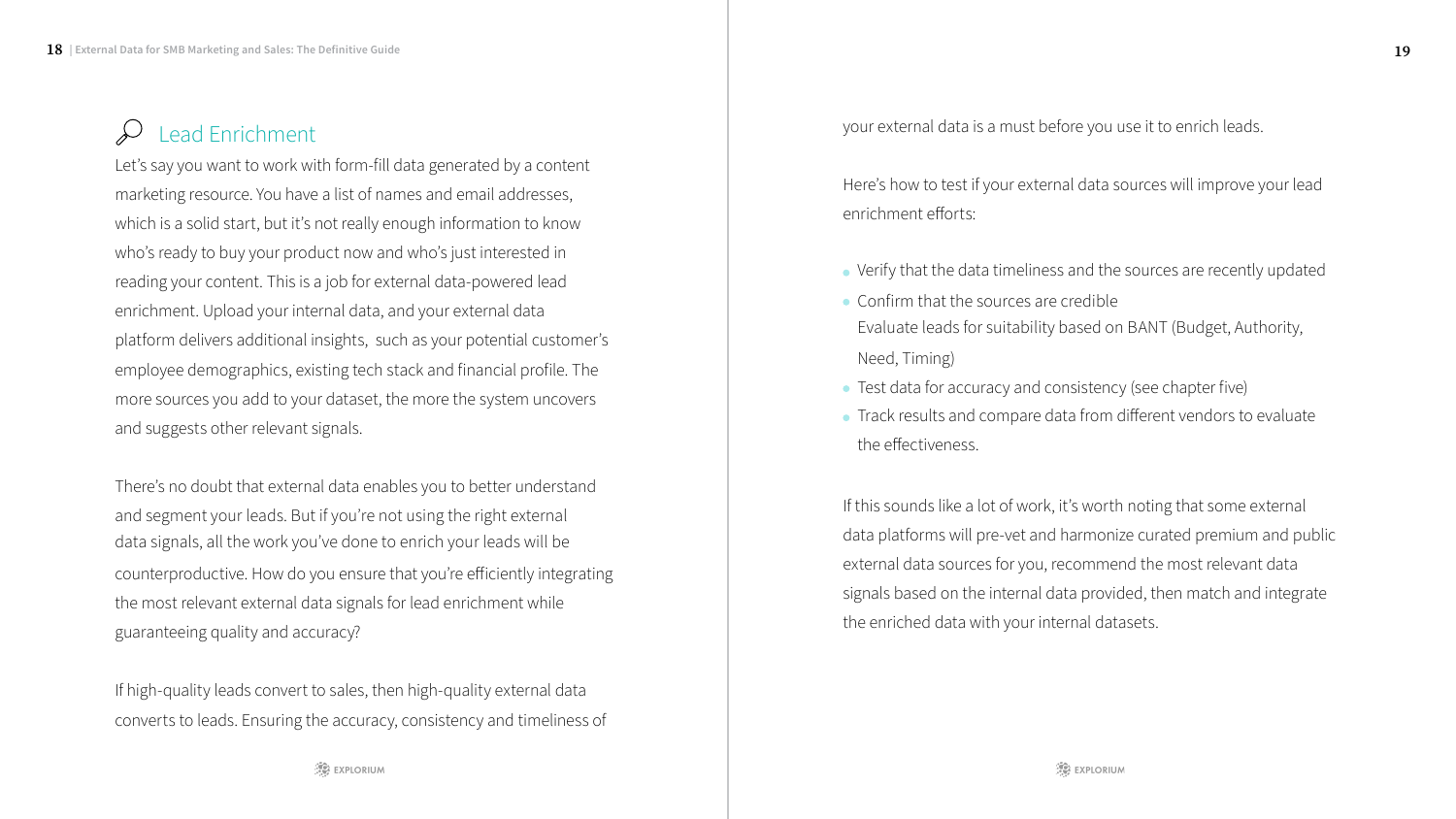## $\begin{matrix} 1 & 1 \\ 1 & 1 \end{matrix}$

If the data you have to work with is limited to only what your organization collects, you'll get decent lead scoring results. But if external data is brought in to give your models more context to learn from, you'll get way more accurate rankings.

Lead scoring models need a lot of data to accurately determine which leads are of higher quality and more likely to become profitable customers. External data such as demographic and socioeconomic information by zip code, number of nearby competitors, footfall traffic and business reviews offer important context here. To illustrate this point, take the story of one of our customers, a leading marketing firm.

Lead Scoring **The customer connected their data to Explorium and created a new** lead scoring model that combined their internally captured data with several sources from Explorium's external data catalog. Doing this allowed the customer to create the following indicators:

> Social media interactions with the product and others in the category • Number of previous purchases in the same category • Spending potential and financial stability metrics Demographic data including cohort group preferences **Search engine queries in related fields.**

Our customer had a tried-and-true method for customer scoring models which relied heavily on information its marketing team could collect itself, including which ad customers click on; the products a lead views on a website; their level of engagement; and if they signed up for newsletters, subscriptions or other gated content. However, the company's dependence on their own internal data was beginning to impact the quality of their leads and thus affecting their ability to convert leads into customers.

After enriching their lead scoring with Explorium, the company improved their conversions by 18%. This resulted in more accurately scored leads, and more importantly, leads that were easier to convert once they reached the bottom of the funnel.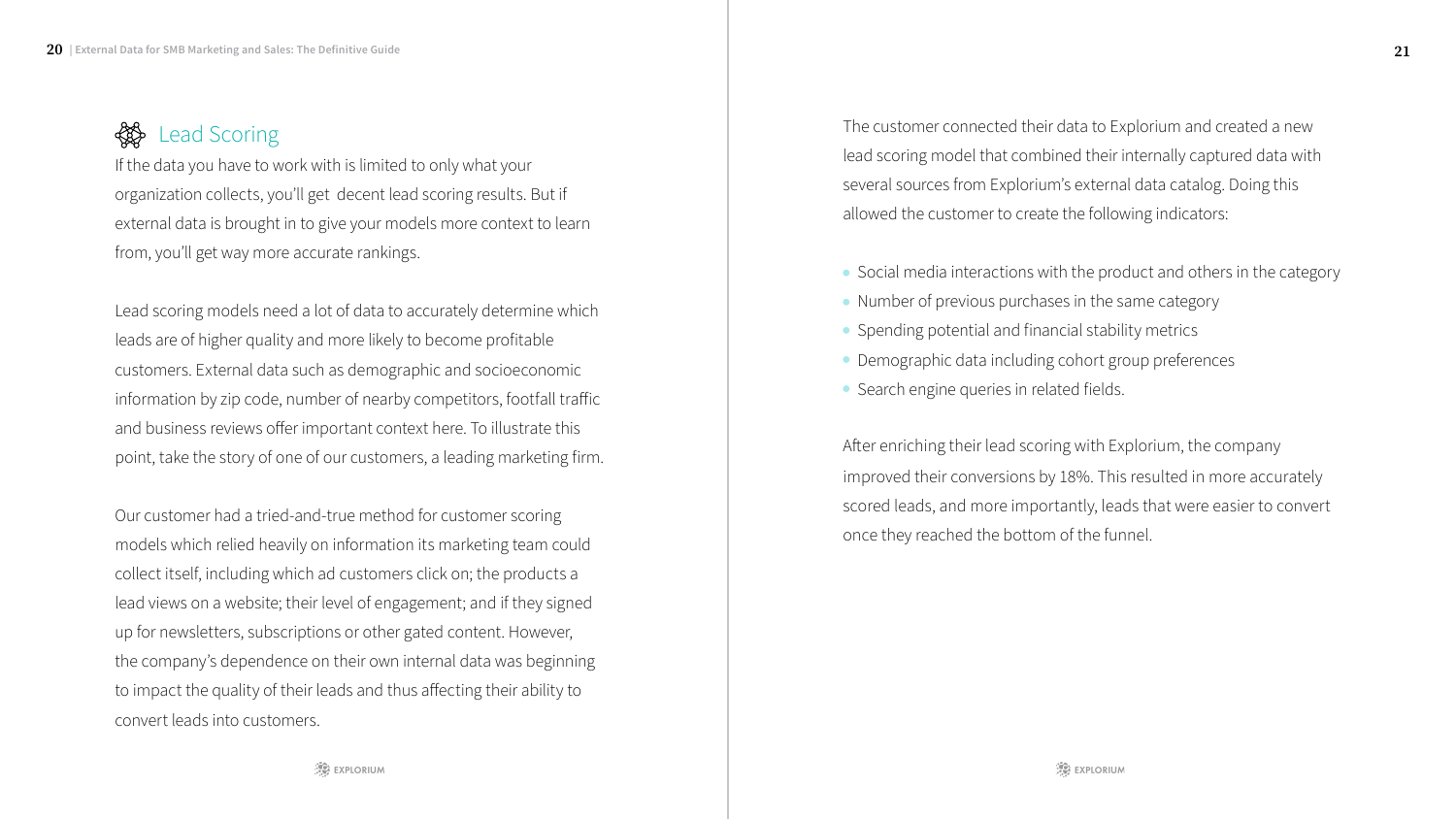

## **Chapter 5: Getting Started with External Data for SMB Marketing**

The value of your external data depends on how accurately and recently its sources are updated. If your external data platform serves you an email address from a decision maker who left he company six months ago, you'll waste a lot of cycles pitching the wrong person. If the external data is derived from social media, its validity and timeliness

## Data timeliness

Data timeliness represents a particularly difficult challenge for external data vendors — out-of-date contact details can throw a wrench in the best laid marketing plans. Here's what else to look for when buying external B2B data from a vendor.

For all its benefits, external data can introduce some limitations to your marketing campaigns when it's not properly vetted.

depend on when it was last collected and when the reference websites were last updated. Datasets must reflect any and all recent organizational changes, such as promotions or reporting updates.

 $\bigcap$ 

B2B marketing data contains your leads' contact details, which fall in the category of personal information and must comply with privacy regulations. Data derived from online sources and social media may have Personally Identifiable Information (PII), which needs to be protected under regional privacy regulations such as GDPR and CCPA. A competitive data strategy demands a world-class data security and privacy posture. Even if your organization prioritizes data security and privacy compliance, you need to make sure your external data vendor does the same. Look for a vendor who rises to the challenge of the latest industry-leading security standards and has the certificates to prove it.

A robust security and compliance posture includes some of the following frameworks and practices:

### Privacy Compliance

• SOC 2 Type 2 audits

• Information security management standards such as ISO 27001

**EXPLORIUM**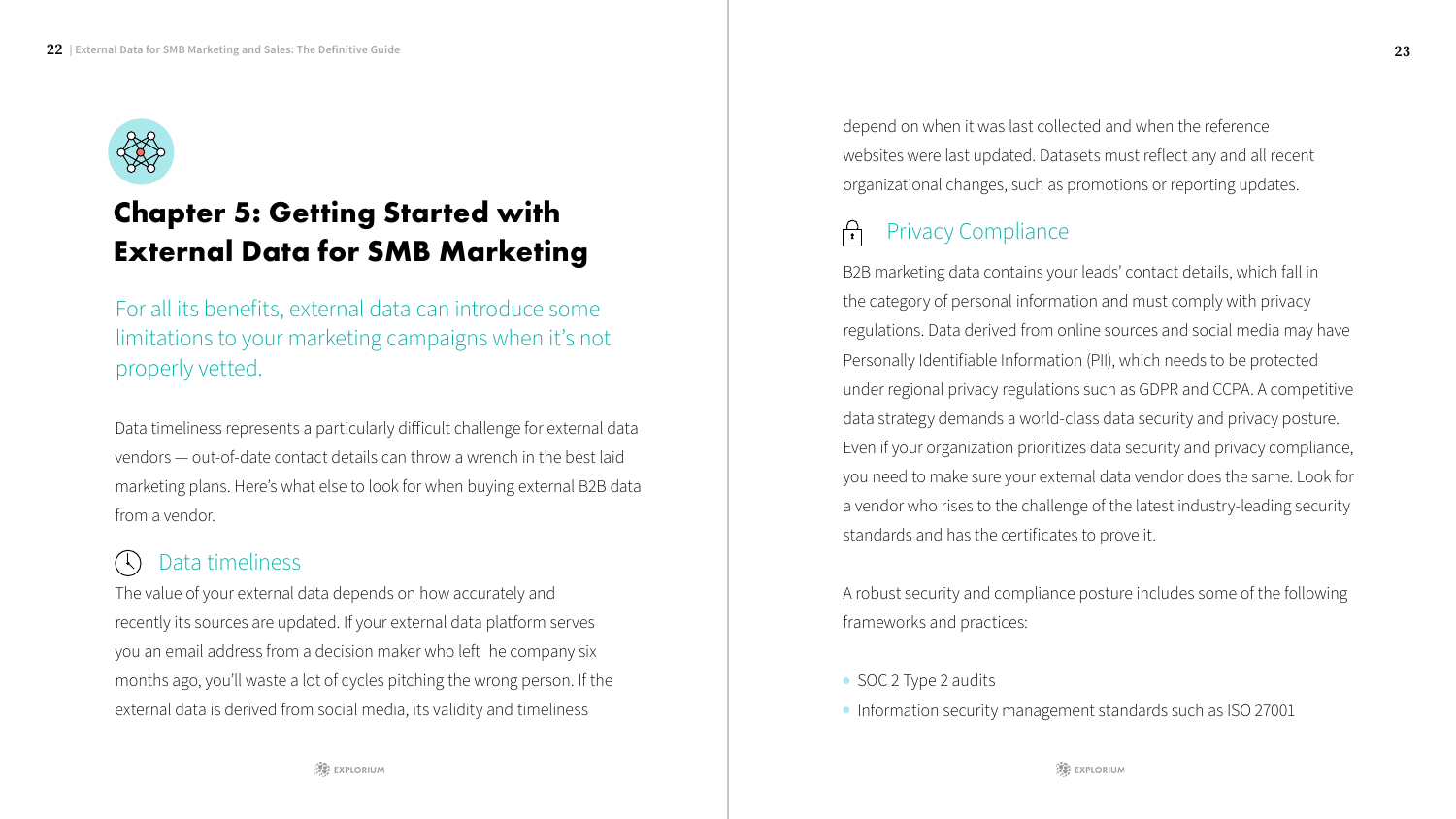(security), ISO 27701 (privacy) and ISO 9001 (quality)

- Ongoing internal security audits and reviews
- Ongoing external security audits, infrastructure penetration testing and vulnerability scans
- NIST 800-53 Cybersecurity risk management approach (Identify Detect – Protect – Respond – Recover) for constant improvement and alignment with current risks
- Best-in-class industry standards encryption such as the AES 256 for encryption at rest, TLS 1.2 or higher for encryption in transit and AWS KMS in use for sensitive information

### Data Accuracy and Source Credibility  $\Box$

Data accuracy and source credibility are closely related. You can usually trust that information from primary or government sources will be reliable. However, information derived from other types of sources, such as social media, may need additional vetting. Your data scraping method can also affect data accuracy. Information collected from substandard data scraping tools may need to be authenticated with other sources.

Incomplete data can limit how you use a certain dataset. You can't launch a drip campaign when your audience list is missing email addresses. Additionally, inconsistencies may arise when collecting data across diverse sources — maybe the company headquarters is listed as one city on one website and a different city on another. If you're not using an external data platform that cleans and validates outputs for you, you may need to take extra effort to reconcile and verify this information.

### Data Coverage and Consistency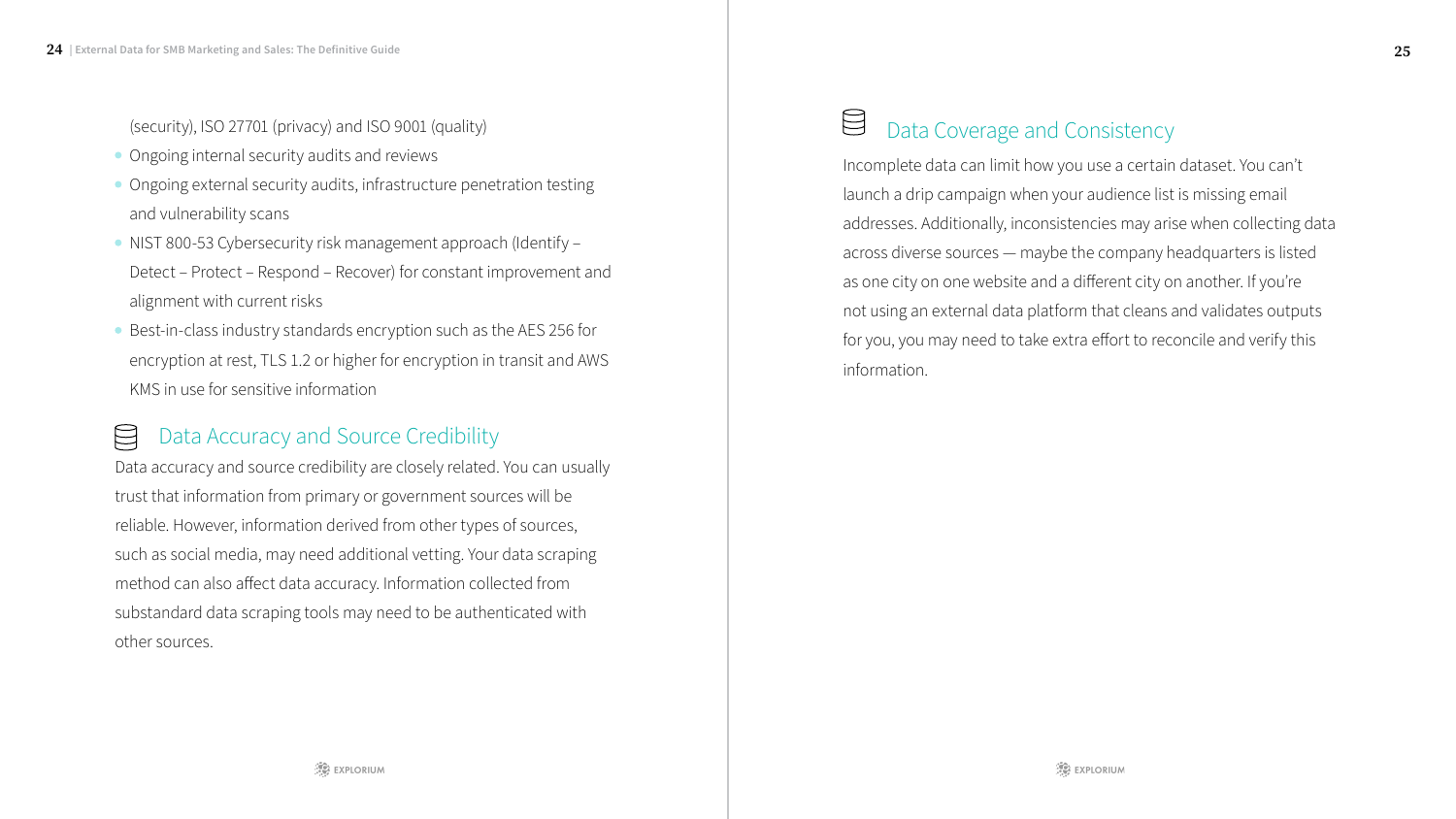# hħ

## **Chapter 6: B2B Marketing Case Studies**

## melio

B2B payments solution Melio was growing rapidly in its mission to support small businesses, and its marketing team was challenged by a surge in inbound leads. They didn't have capacity to qualify every lead to see if it fit their ideal SMB customer profile. Melio's marketing team needed a better system to qualify and prioritize inbound leads.

Melio partnered with Explorium and used our external data platform to discover relevant external data signals that added significant value. The end result was a series of models that broadened the lead scoring criteria, using a combination of internal data with external enrichment. Using the new models, the marketing team could analyze their marketing funnel and identify relevant leads to better focus marketing

Behalf partners with large US suppliers to offer on-the-spot, short-term financing to millions of its partners' customers. Its marketing challenge lies in effectively distinguishing which of its supplier-provided leads were bona-fide businesses operating in stable industries, and which were not qualified. Behalf wanted to segment businesses based on their commercial viability and assign varying purchasing limits subject to transaction underwriting and approval. They needed the right external data to make these assessments more accurate, quickly.

**EXPLORIUM** 

## **R** behalf

### Melio: Using External Data to Improve Conversion Rates and Streamline Operations

### Behalf: Using External Data to Enrich Leads and Improve Risk Levels and Streamline Operations

and sales resources on the highest-value segments. Melio was able to make data-driven decisions based on model outputs, which led to a 15% increase in conversion rates. In addition, Melio's marketing operations team saved a considerable amount of time every week that they were previously spending on funnel analysis — resulting in a three-fold efficiency improvement and enabling them to address

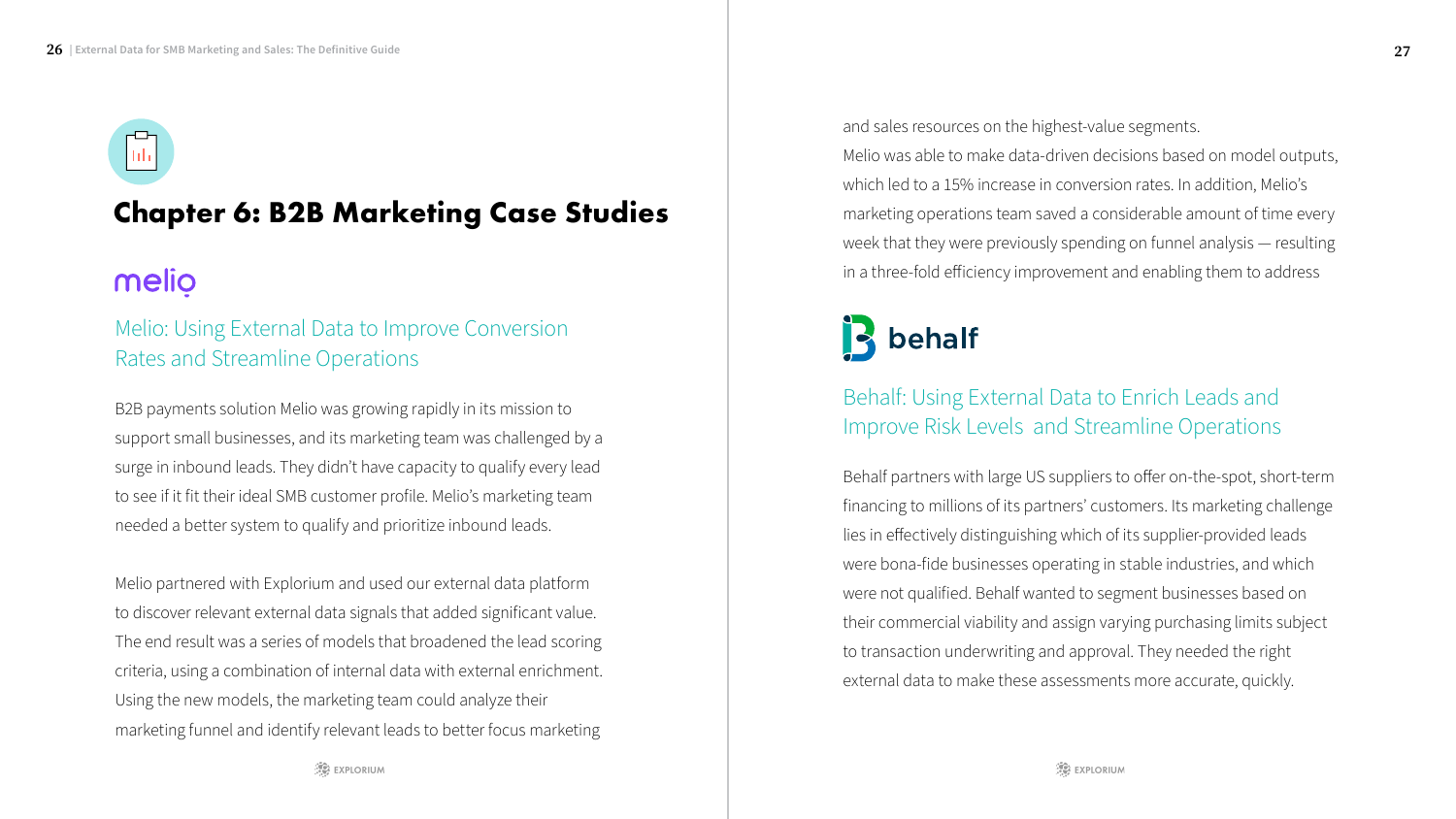Using Explorium's external data platform, the marketing team discovered dozens of new data points that proved critical to assessing a prospect's risk level for future financing. Behalf's marketing and risk teams used the new data to build a pre-eligibility for enrollment scoring mechanism, which predicts the probability of a business being approved for financing according to internal criteria. The resulting eligibility scores enable Behalf to segment its potential customers into target groups.

With a 12-fold increase in the number of data points used to accurately segment potential leads, Behalf can now tailor its various financing options more relevantly. Audience segmentation provides smoother and more positive customer experiences, and has increased the number of businesses approved for the right purchasing limits and transactions. This consequently reduced risk levels to the lowest financing default rate in Behalf's history. As they automatically discover new, relevant features on an ongoing basis — from dozens of di fferent data sources on a single platform — leveraging Explorium's external data platform saves Behalf valuable time and money.



## About Explorium

Explorium provides the first External Data Platform to improve Explorium's External Data Platform empowers marketing and sales leaders to acquire and integrate third-party data e fficiently, costeffectively and in compliance with regulations. It combines the world's best data to help generate SMB lead lists and further enrich the data with thousands of relevant signals, such as company credit scores, payment history, foot tra ffic data, website data and business ratings. The data is ready immediately for predictive analytics, no data wrangling, matching or integrating required.

## **EXPLORIUM**

Explorium works by automating your connections to thousands of pre-vetted data sources. Not only have they been curated for quality and reliability, they form a single, collective catalog, so you don't have to pay for access to each one separately. In fact, these datasets are all inter-compatible, so you can essentially treat them as a single resource, li fting out only the details you need to enhance